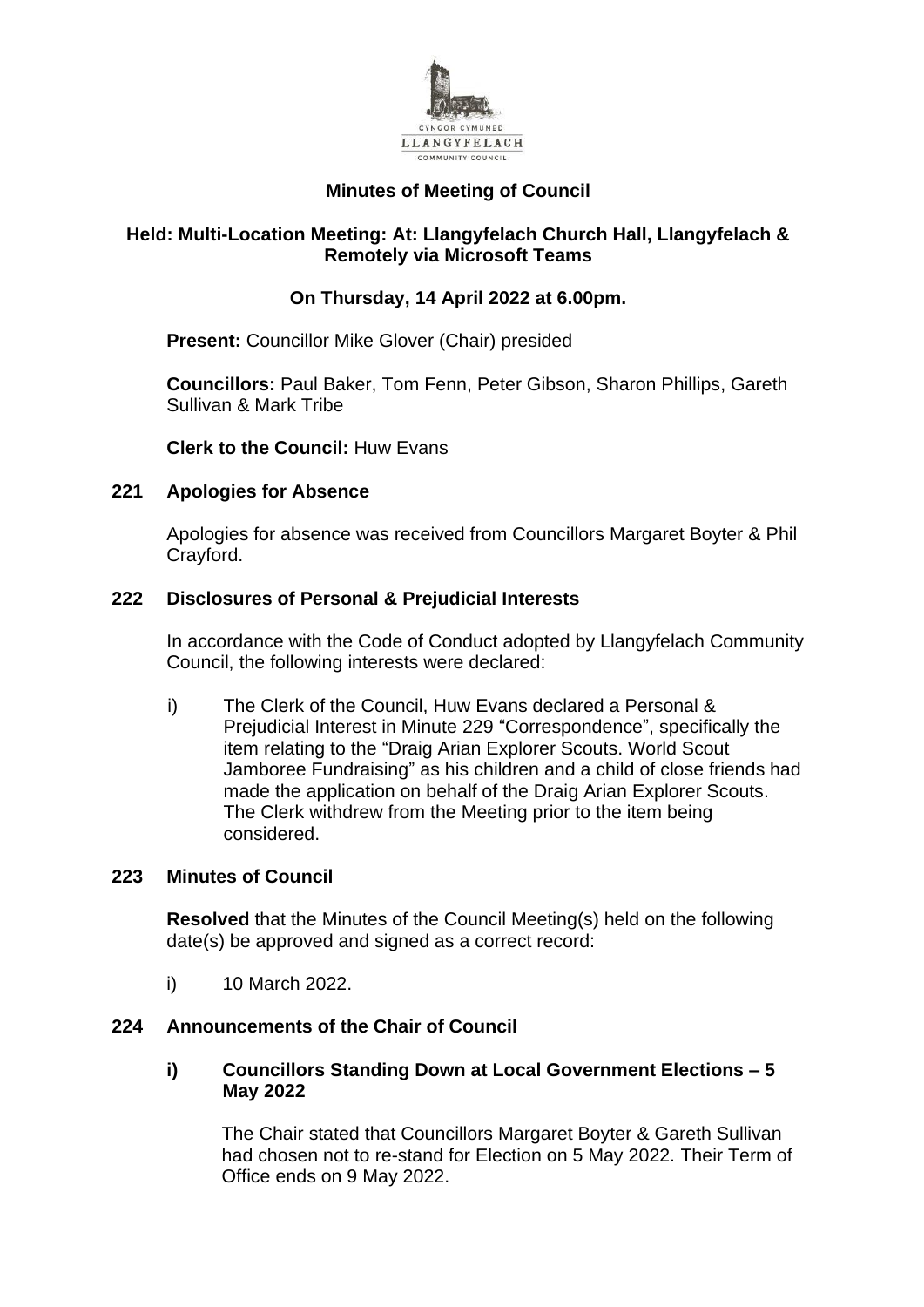The Chair thanked Councillors Boyter and Sullivan for their service to Llangyfelach Community Council. He paid special tribute to Councillor Gareth Sullivan as he was a founding member of the Community Council which was formed on 15 November 1979.

# **ii) Councillor Margaret Boyter - Illness**

The Clerk stated that Councillor Boyter was currently unwell and wished her a speedy recovery.

**Resolved** that a bouquet of flowers be sent to Councillor Boyter.

## **iii) Local Government Elections – 5 May 2022**

The Clerk stated that Councillors Paul Baker, Phil Crayford, Tom Fenn, Peter Gibson, Mike Glover, Sharon Phillips, and Mark Tribe had been re-elected unopposed. Jamie Jewell and Adrian Roberts had also been elected unopposed. The new Term of Office commences on 9 May 2022.

#### **225 Public Question Time**

There were no questions.

## **226 PCSO (Police Community Support Officers) Report**

There was no report. Councillor Mark Tribe stated that he had been in contact with the PCSO recently and had been informed that there was now an additional PCSO in post covering the Llangyfelach & Clase area. Councillor Tribe would seek to speak with the PCSO in relation to the indiscriminate parking throughout the village.

## **227 Record of Payments**

The Clerk outlined those payments made since the last meeting of Council. The payments were made in line with Minute 23 "Constitutional Matters 2021-2022" of the Annual Council held on 13 May 2021. The "Payments Raised at the Meeting" element of the table required a decision of Council.

| <b>Payments</b>                                                  |        |
|------------------------------------------------------------------|--------|
| Clerk Salary inc. Backdated National Pay Settlement (March 2022) | 492.54 |
| CCS Pension Fund (Clerk) (March 2022)                            | 192.80 |
| HMRC - PAYE Income Tax & NI Contributions. QTR 4 (January-       | 326.40 |
| March) 2022                                                      |        |
| HB Enoch Owen - Payroll                                          | 72.60  |
|                                                                  |        |
| <b>Determined by Council</b>                                     |        |
| One Voice Wales. Annual Membership 2022-2023. Council - 10       | 390.00 |
| <b>March 2022</b>                                                |        |

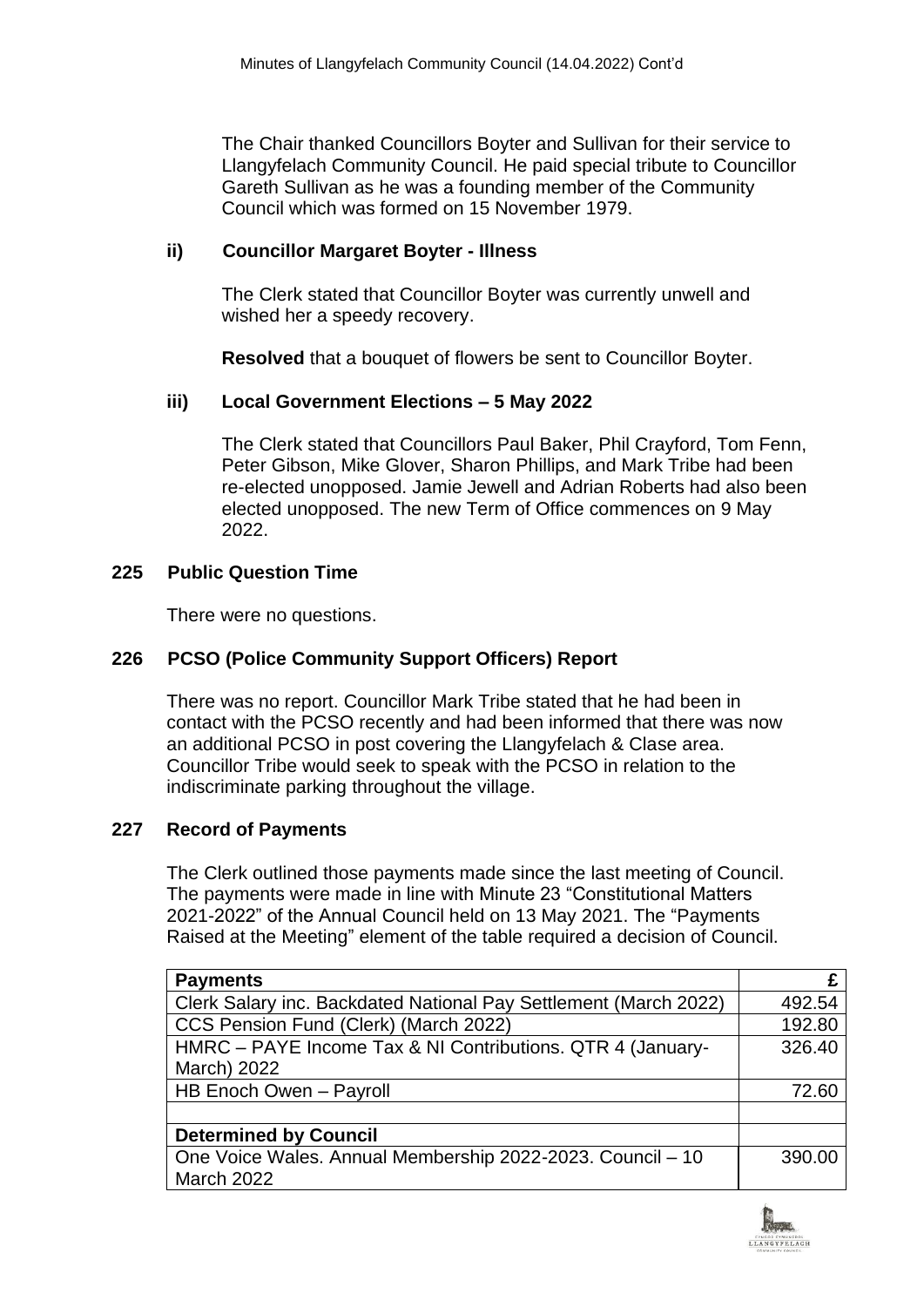| Swansea Council. Supply & Fix of Defibrillator Post on Heol Pentre | 175.00 |
|--------------------------------------------------------------------|--------|
| Felen. Council - 13 May 2021                                       |        |
|                                                                    |        |
| <b>Payments Raised at the Meeting</b>                              |        |
| One Voice Wales. The Council as an Employer. Module 3.             | 30.00  |
| Councillor Peter Gibson. 22 March 2022                             |        |
| Pentagon. www.llangyfelachcommunitycouncil.org.uk domain &         | 290.39 |
| Hosting Renewal 05.04.2022-05.04.2023.                             |        |
| Ronald Dolbear. Internal Audit 2021-2022.                          | 300.00 |

The Clerk stated that the Annual Meeting held on 13 May 2021 resolved that the Clerk of the Council be delegated authority to make payments providing permission has been given in writing (e-mail) from two of the three following Councillors: Chair of Council, Chair of Finance Committee and Councillor Gareth Sullivan.

It was proposed that Councillor Peter Gibson be also added to that list, thereby making the rule two from four approvals being required.

# **Resolved** that:

- 1) The Payments be noted.
- 2) The Clerk be authorised to pay the Payments Raised at the Meeting.
- 3) The Clerk of the Council be delegated authority to make payments providing permission has been given in writing (e-mail) from two of the four following Councillors: Chair of Council, Chair of Finance Committee, Councillor Peter Gibson and Councillor Gareth Sullivan.

## **228 Financial Reporting**

## **i) Bank Accounts - Reconciliation**

The Clerk stated that the Bank Accounts - Reconciliation information had been shared with all Councillors.

**Resolved** that the Bank Accounts – Reconciliation report be noted.

#### **229 Correspondence**

The actions / comments made as in relation to the correspondence reported:

| <b>Correspondence</b>                                            | <b>Actions</b>          |
|------------------------------------------------------------------|-------------------------|
| Draig Arian Explorer Scouts. World Scout<br>Jamboree Fundraising | £100 donation be given. |
| One Voice Wales. Training - March &                              | Noted.                  |
| <b>April 2022</b>                                                |                         |
| One Voice Wales, National Forest for                             | Noted.                  |
| <b>Wales News</b>                                                |                         |

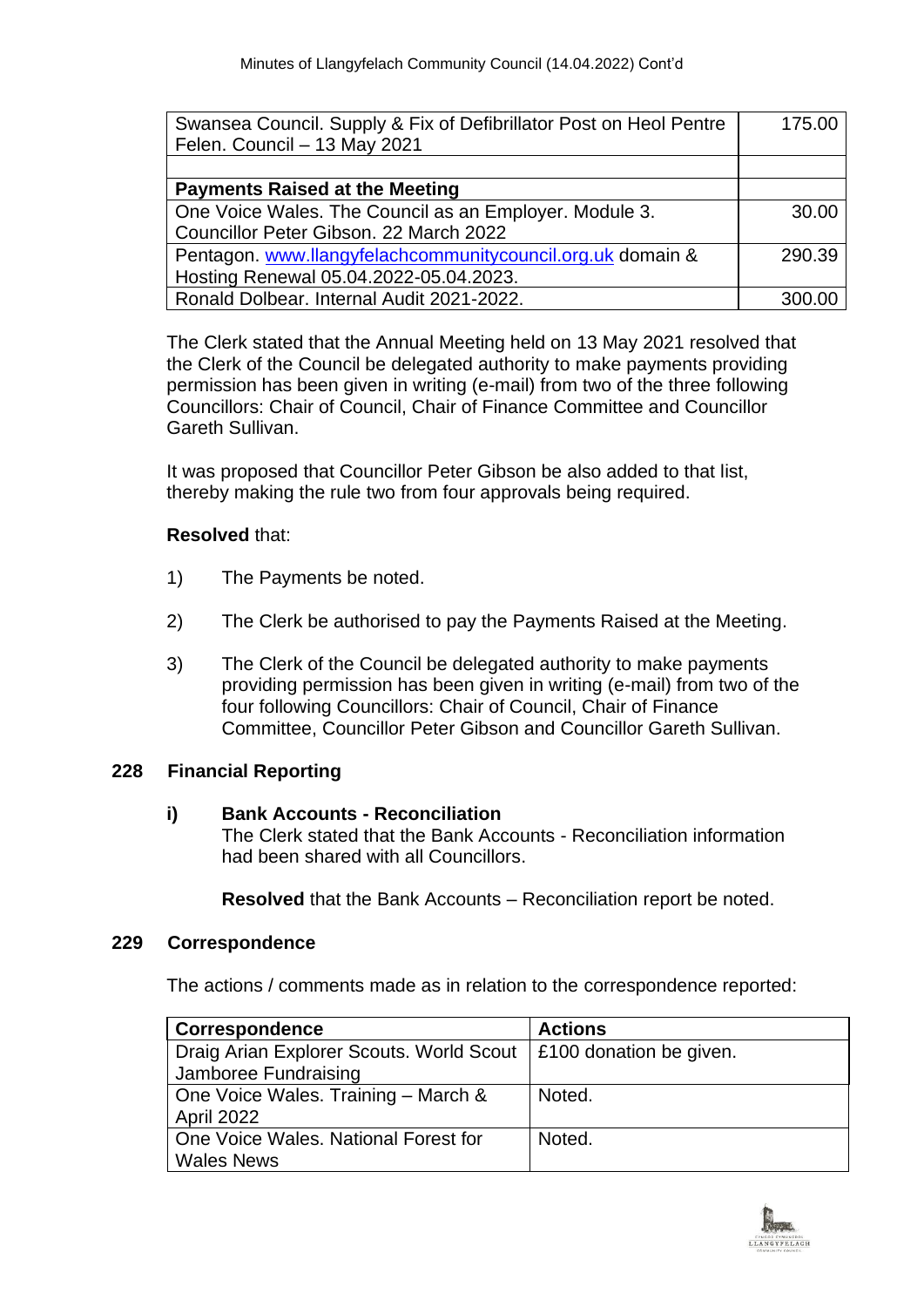| upgrade at M4 Junction 48 and the wider<br>implications of remote working practices<br>One Voice Wales, Local Elections<br>Noted.<br>(Miscellaneous and Consequential<br>Amendments) (Wales) Regulations 2022<br>One Voice Wales. Co-ordinating<br>Noted.<br>Volunteers to respond to emergency<br>situations in Wales<br>City And County of Swansea. Community<br>Noted.<br>and Town Council Elections 2022<br>City and County of Swansea. Swansea<br>Noted.<br>Council - Decision List Week ending 11<br><b>March 2022</b><br>Noted.<br>One Voice Wales. Ystadau Cymru-<br>request for best practice example on<br><b>Community Asset Transfers</b><br>Noted.<br>One Voice Wales. Tell us your views -<br>Age Cymru seeks the current<br>experiences of the Covid-19 pandemic<br>and thoughts on recovery from people<br>aged 50 or over<br>Mynydd y Gwair Community Fund.<br>Noted.<br>Support for Queen's Jubilee. £500<br>Donation<br>Noted.<br>One Voice Wales. Have your say on the<br>new 'Innovation Strategy for Wales'<br>Law Commission, Law Commission's<br>Noted.<br>report on Regulating Coal Tip Safety in<br>Wales<br>One Voice Wales. Big Meadow Search<br>Noted.<br>Noted.<br>City and County of Swansea. Elections -<br>5 May 2022<br>One Voice Wales. The Corporate Joint<br>Noted.<br>Committee (General) (No.2) (Wales)<br>Regulations 2022 (covering email for<br>stakeholders)<br>One Voice Wales. Smarter working: a<br>Noted.<br>remote working strategy for Wales<br>One Voice Wales. Can you help? -<br>Noted.<br>Nature and us<br>One Voice Wales. Manifesto for The<br>Noted.<br><b>Future</b><br>City and County of Swansea. Weekly List<br>Noted.<br>12 - week ending 25 March 2022<br>One Voice Wales. Applications for the<br>Noted.<br><b>Welsh Government Apprenticeship</b><br>Scheme 2022 are now open! | Pontarddulais Town Council, Swansea      | Noted. |
|------------------------------------------------------------------------------------------------------------------------------------------------------------------------------------------------------------------------------------------------------------------------------------------------------------------------------------------------------------------------------------------------------------------------------------------------------------------------------------------------------------------------------------------------------------------------------------------------------------------------------------------------------------------------------------------------------------------------------------------------------------------------------------------------------------------------------------------------------------------------------------------------------------------------------------------------------------------------------------------------------------------------------------------------------------------------------------------------------------------------------------------------------------------------------------------------------------------------------------------------------------------------------------------------------------------------------------------------------------------------------------------------------------------------------------------------------------------------------------------------------------------------------------------------------------------------------------------------------------------------------------------------------------------------------------------------------------------------------------------------------------------------------------------------------------------------------------------------|------------------------------------------|--------|
|                                                                                                                                                                                                                                                                                                                                                                                                                                                                                                                                                                                                                                                                                                                                                                                                                                                                                                                                                                                                                                                                                                                                                                                                                                                                                                                                                                                                                                                                                                                                                                                                                                                                                                                                                                                                                                                | LDP - an assessment of the impact of the |        |
|                                                                                                                                                                                                                                                                                                                                                                                                                                                                                                                                                                                                                                                                                                                                                                                                                                                                                                                                                                                                                                                                                                                                                                                                                                                                                                                                                                                                                                                                                                                                                                                                                                                                                                                                                                                                                                                |                                          |        |
|                                                                                                                                                                                                                                                                                                                                                                                                                                                                                                                                                                                                                                                                                                                                                                                                                                                                                                                                                                                                                                                                                                                                                                                                                                                                                                                                                                                                                                                                                                                                                                                                                                                                                                                                                                                                                                                |                                          |        |
|                                                                                                                                                                                                                                                                                                                                                                                                                                                                                                                                                                                                                                                                                                                                                                                                                                                                                                                                                                                                                                                                                                                                                                                                                                                                                                                                                                                                                                                                                                                                                                                                                                                                                                                                                                                                                                                |                                          |        |
|                                                                                                                                                                                                                                                                                                                                                                                                                                                                                                                                                                                                                                                                                                                                                                                                                                                                                                                                                                                                                                                                                                                                                                                                                                                                                                                                                                                                                                                                                                                                                                                                                                                                                                                                                                                                                                                |                                          |        |
|                                                                                                                                                                                                                                                                                                                                                                                                                                                                                                                                                                                                                                                                                                                                                                                                                                                                                                                                                                                                                                                                                                                                                                                                                                                                                                                                                                                                                                                                                                                                                                                                                                                                                                                                                                                                                                                |                                          |        |
|                                                                                                                                                                                                                                                                                                                                                                                                                                                                                                                                                                                                                                                                                                                                                                                                                                                                                                                                                                                                                                                                                                                                                                                                                                                                                                                                                                                                                                                                                                                                                                                                                                                                                                                                                                                                                                                |                                          |        |
|                                                                                                                                                                                                                                                                                                                                                                                                                                                                                                                                                                                                                                                                                                                                                                                                                                                                                                                                                                                                                                                                                                                                                                                                                                                                                                                                                                                                                                                                                                                                                                                                                                                                                                                                                                                                                                                |                                          |        |
|                                                                                                                                                                                                                                                                                                                                                                                                                                                                                                                                                                                                                                                                                                                                                                                                                                                                                                                                                                                                                                                                                                                                                                                                                                                                                                                                                                                                                                                                                                                                                                                                                                                                                                                                                                                                                                                |                                          |        |
|                                                                                                                                                                                                                                                                                                                                                                                                                                                                                                                                                                                                                                                                                                                                                                                                                                                                                                                                                                                                                                                                                                                                                                                                                                                                                                                                                                                                                                                                                                                                                                                                                                                                                                                                                                                                                                                |                                          |        |
|                                                                                                                                                                                                                                                                                                                                                                                                                                                                                                                                                                                                                                                                                                                                                                                                                                                                                                                                                                                                                                                                                                                                                                                                                                                                                                                                                                                                                                                                                                                                                                                                                                                                                                                                                                                                                                                |                                          |        |
|                                                                                                                                                                                                                                                                                                                                                                                                                                                                                                                                                                                                                                                                                                                                                                                                                                                                                                                                                                                                                                                                                                                                                                                                                                                                                                                                                                                                                                                                                                                                                                                                                                                                                                                                                                                                                                                |                                          |        |
|                                                                                                                                                                                                                                                                                                                                                                                                                                                                                                                                                                                                                                                                                                                                                                                                                                                                                                                                                                                                                                                                                                                                                                                                                                                                                                                                                                                                                                                                                                                                                                                                                                                                                                                                                                                                                                                |                                          |        |
|                                                                                                                                                                                                                                                                                                                                                                                                                                                                                                                                                                                                                                                                                                                                                                                                                                                                                                                                                                                                                                                                                                                                                                                                                                                                                                                                                                                                                                                                                                                                                                                                                                                                                                                                                                                                                                                |                                          |        |
|                                                                                                                                                                                                                                                                                                                                                                                                                                                                                                                                                                                                                                                                                                                                                                                                                                                                                                                                                                                                                                                                                                                                                                                                                                                                                                                                                                                                                                                                                                                                                                                                                                                                                                                                                                                                                                                |                                          |        |
|                                                                                                                                                                                                                                                                                                                                                                                                                                                                                                                                                                                                                                                                                                                                                                                                                                                                                                                                                                                                                                                                                                                                                                                                                                                                                                                                                                                                                                                                                                                                                                                                                                                                                                                                                                                                                                                |                                          |        |
|                                                                                                                                                                                                                                                                                                                                                                                                                                                                                                                                                                                                                                                                                                                                                                                                                                                                                                                                                                                                                                                                                                                                                                                                                                                                                                                                                                                                                                                                                                                                                                                                                                                                                                                                                                                                                                                |                                          |        |
|                                                                                                                                                                                                                                                                                                                                                                                                                                                                                                                                                                                                                                                                                                                                                                                                                                                                                                                                                                                                                                                                                                                                                                                                                                                                                                                                                                                                                                                                                                                                                                                                                                                                                                                                                                                                                                                |                                          |        |
|                                                                                                                                                                                                                                                                                                                                                                                                                                                                                                                                                                                                                                                                                                                                                                                                                                                                                                                                                                                                                                                                                                                                                                                                                                                                                                                                                                                                                                                                                                                                                                                                                                                                                                                                                                                                                                                |                                          |        |
|                                                                                                                                                                                                                                                                                                                                                                                                                                                                                                                                                                                                                                                                                                                                                                                                                                                                                                                                                                                                                                                                                                                                                                                                                                                                                                                                                                                                                                                                                                                                                                                                                                                                                                                                                                                                                                                |                                          |        |
|                                                                                                                                                                                                                                                                                                                                                                                                                                                                                                                                                                                                                                                                                                                                                                                                                                                                                                                                                                                                                                                                                                                                                                                                                                                                                                                                                                                                                                                                                                                                                                                                                                                                                                                                                                                                                                                |                                          |        |
|                                                                                                                                                                                                                                                                                                                                                                                                                                                                                                                                                                                                                                                                                                                                                                                                                                                                                                                                                                                                                                                                                                                                                                                                                                                                                                                                                                                                                                                                                                                                                                                                                                                                                                                                                                                                                                                |                                          |        |
|                                                                                                                                                                                                                                                                                                                                                                                                                                                                                                                                                                                                                                                                                                                                                                                                                                                                                                                                                                                                                                                                                                                                                                                                                                                                                                                                                                                                                                                                                                                                                                                                                                                                                                                                                                                                                                                |                                          |        |
|                                                                                                                                                                                                                                                                                                                                                                                                                                                                                                                                                                                                                                                                                                                                                                                                                                                                                                                                                                                                                                                                                                                                                                                                                                                                                                                                                                                                                                                                                                                                                                                                                                                                                                                                                                                                                                                |                                          |        |
|                                                                                                                                                                                                                                                                                                                                                                                                                                                                                                                                                                                                                                                                                                                                                                                                                                                                                                                                                                                                                                                                                                                                                                                                                                                                                                                                                                                                                                                                                                                                                                                                                                                                                                                                                                                                                                                |                                          |        |
|                                                                                                                                                                                                                                                                                                                                                                                                                                                                                                                                                                                                                                                                                                                                                                                                                                                                                                                                                                                                                                                                                                                                                                                                                                                                                                                                                                                                                                                                                                                                                                                                                                                                                                                                                                                                                                                |                                          |        |
|                                                                                                                                                                                                                                                                                                                                                                                                                                                                                                                                                                                                                                                                                                                                                                                                                                                                                                                                                                                                                                                                                                                                                                                                                                                                                                                                                                                                                                                                                                                                                                                                                                                                                                                                                                                                                                                |                                          |        |
|                                                                                                                                                                                                                                                                                                                                                                                                                                                                                                                                                                                                                                                                                                                                                                                                                                                                                                                                                                                                                                                                                                                                                                                                                                                                                                                                                                                                                                                                                                                                                                                                                                                                                                                                                                                                                                                |                                          |        |
|                                                                                                                                                                                                                                                                                                                                                                                                                                                                                                                                                                                                                                                                                                                                                                                                                                                                                                                                                                                                                                                                                                                                                                                                                                                                                                                                                                                                                                                                                                                                                                                                                                                                                                                                                                                                                                                |                                          |        |
|                                                                                                                                                                                                                                                                                                                                                                                                                                                                                                                                                                                                                                                                                                                                                                                                                                                                                                                                                                                                                                                                                                                                                                                                                                                                                                                                                                                                                                                                                                                                                                                                                                                                                                                                                                                                                                                |                                          |        |
|                                                                                                                                                                                                                                                                                                                                                                                                                                                                                                                                                                                                                                                                                                                                                                                                                                                                                                                                                                                                                                                                                                                                                                                                                                                                                                                                                                                                                                                                                                                                                                                                                                                                                                                                                                                                                                                |                                          |        |
|                                                                                                                                                                                                                                                                                                                                                                                                                                                                                                                                                                                                                                                                                                                                                                                                                                                                                                                                                                                                                                                                                                                                                                                                                                                                                                                                                                                                                                                                                                                                                                                                                                                                                                                                                                                                                                                |                                          |        |
|                                                                                                                                                                                                                                                                                                                                                                                                                                                                                                                                                                                                                                                                                                                                                                                                                                                                                                                                                                                                                                                                                                                                                                                                                                                                                                                                                                                                                                                                                                                                                                                                                                                                                                                                                                                                                                                |                                          |        |
|                                                                                                                                                                                                                                                                                                                                                                                                                                                                                                                                                                                                                                                                                                                                                                                                                                                                                                                                                                                                                                                                                                                                                                                                                                                                                                                                                                                                                                                                                                                                                                                                                                                                                                                                                                                                                                                |                                          |        |
|                                                                                                                                                                                                                                                                                                                                                                                                                                                                                                                                                                                                                                                                                                                                                                                                                                                                                                                                                                                                                                                                                                                                                                                                                                                                                                                                                                                                                                                                                                                                                                                                                                                                                                                                                                                                                                                |                                          |        |
|                                                                                                                                                                                                                                                                                                                                                                                                                                                                                                                                                                                                                                                                                                                                                                                                                                                                                                                                                                                                                                                                                                                                                                                                                                                                                                                                                                                                                                                                                                                                                                                                                                                                                                                                                                                                                                                |                                          |        |
|                                                                                                                                                                                                                                                                                                                                                                                                                                                                                                                                                                                                                                                                                                                                                                                                                                                                                                                                                                                                                                                                                                                                                                                                                                                                                                                                                                                                                                                                                                                                                                                                                                                                                                                                                                                                                                                |                                          |        |
|                                                                                                                                                                                                                                                                                                                                                                                                                                                                                                                                                                                                                                                                                                                                                                                                                                                                                                                                                                                                                                                                                                                                                                                                                                                                                                                                                                                                                                                                                                                                                                                                                                                                                                                                                                                                                                                |                                          |        |
|                                                                                                                                                                                                                                                                                                                                                                                                                                                                                                                                                                                                                                                                                                                                                                                                                                                                                                                                                                                                                                                                                                                                                                                                                                                                                                                                                                                                                                                                                                                                                                                                                                                                                                                                                                                                                                                |                                          |        |
|                                                                                                                                                                                                                                                                                                                                                                                                                                                                                                                                                                                                                                                                                                                                                                                                                                                                                                                                                                                                                                                                                                                                                                                                                                                                                                                                                                                                                                                                                                                                                                                                                                                                                                                                                                                                                                                |                                          |        |
|                                                                                                                                                                                                                                                                                                                                                                                                                                                                                                                                                                                                                                                                                                                                                                                                                                                                                                                                                                                                                                                                                                                                                                                                                                                                                                                                                                                                                                                                                                                                                                                                                                                                                                                                                                                                                                                |                                          |        |
|                                                                                                                                                                                                                                                                                                                                                                                                                                                                                                                                                                                                                                                                                                                                                                                                                                                                                                                                                                                                                                                                                                                                                                                                                                                                                                                                                                                                                                                                                                                                                                                                                                                                                                                                                                                                                                                |                                          |        |
|                                                                                                                                                                                                                                                                                                                                                                                                                                                                                                                                                                                                                                                                                                                                                                                                                                                                                                                                                                                                                                                                                                                                                                                                                                                                                                                                                                                                                                                                                                                                                                                                                                                                                                                                                                                                                                                |                                          |        |
|                                                                                                                                                                                                                                                                                                                                                                                                                                                                                                                                                                                                                                                                                                                                                                                                                                                                                                                                                                                                                                                                                                                                                                                                                                                                                                                                                                                                                                                                                                                                                                                                                                                                                                                                                                                                                                                |                                          |        |
|                                                                                                                                                                                                                                                                                                                                                                                                                                                                                                                                                                                                                                                                                                                                                                                                                                                                                                                                                                                                                                                                                                                                                                                                                                                                                                                                                                                                                                                                                                                                                                                                                                                                                                                                                                                                                                                |                                          |        |
|                                                                                                                                                                                                                                                                                                                                                                                                                                                                                                                                                                                                                                                                                                                                                                                                                                                                                                                                                                                                                                                                                                                                                                                                                                                                                                                                                                                                                                                                                                                                                                                                                                                                                                                                                                                                                                                |                                          |        |
|                                                                                                                                                                                                                                                                                                                                                                                                                                                                                                                                                                                                                                                                                                                                                                                                                                                                                                                                                                                                                                                                                                                                                                                                                                                                                                                                                                                                                                                                                                                                                                                                                                                                                                                                                                                                                                                |                                          |        |
|                                                                                                                                                                                                                                                                                                                                                                                                                                                                                                                                                                                                                                                                                                                                                                                                                                                                                                                                                                                                                                                                                                                                                                                                                                                                                                                                                                                                                                                                                                                                                                                                                                                                                                                                                                                                                                                |                                          |        |

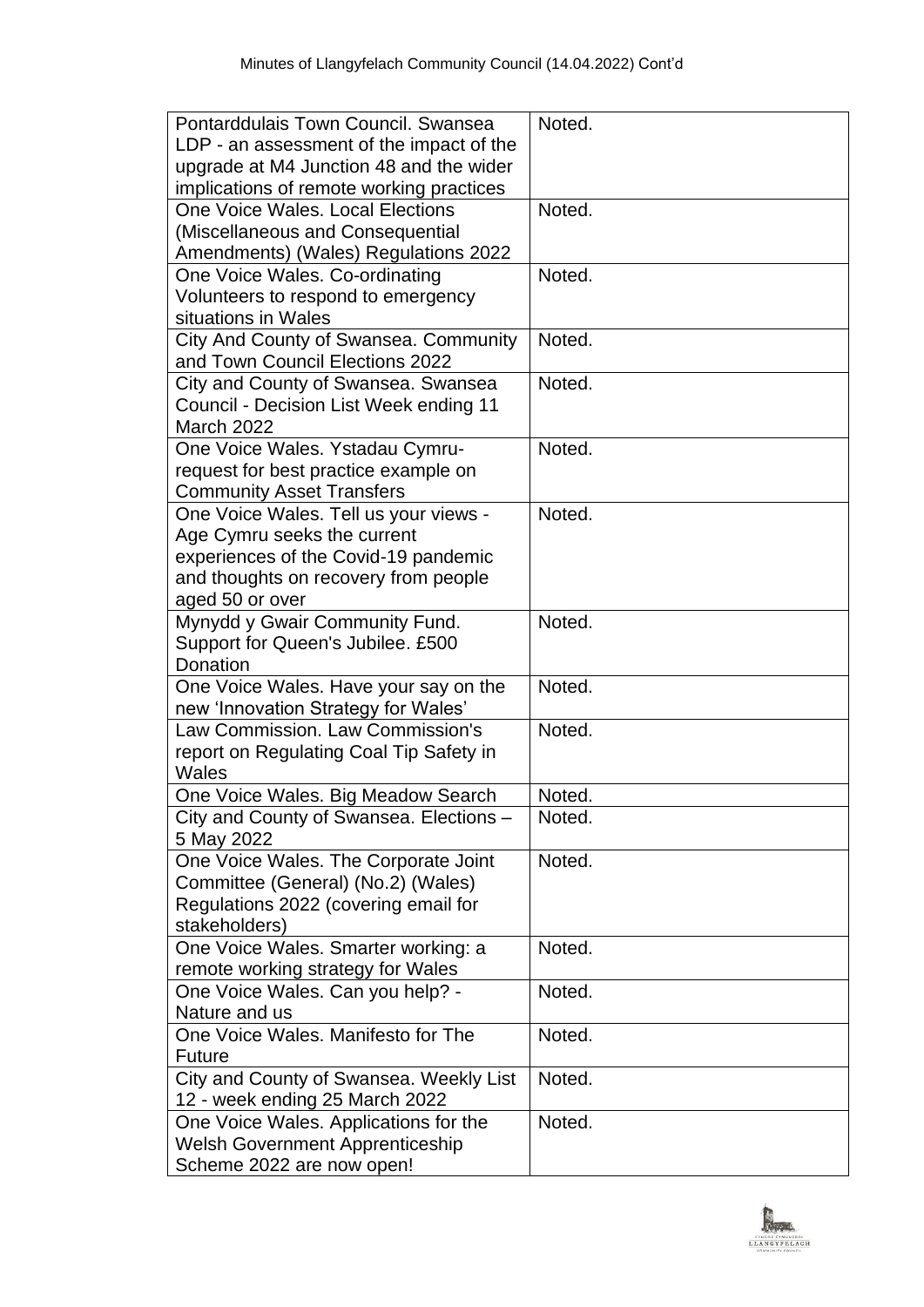| Planning Aid Wales. Latest news and       | Noted. |
|-------------------------------------------|--------|
| information from Planning Aid Wales       |        |
| Swansea Council. Events at Switched on    | Noted. |
| <b>Energy Hub</b>                         |        |
| Swansea Council. Important Digital        | Noted. |
| Services Information - Recent email       |        |
| scam                                      |        |
| Welsh Government. Preparation and         | Noted. |
| <b>Publication of Statutory Financial</b> |        |
| Accounts for 2021-22                      |        |

#### **230 Feedback from Delegates on Outside Bodies**

There was no feedback.

## **231 General / ICT Matters**

There were no matters raised.

## **232 Workplan (For Information)**

The Council Workplan was presented.

## **233 Planning Applications & Planning Matters - Swansea Council**

No Planning Application or Planning Matters were raised.

# **234 Highways, Footpaths, Cycleways & Bridleways - Swansea Council**

There were no matters raised.

## **235 Training**

The Clerk referred to the One Voice Wales training list and urged Councillors to undertake training.

He also referred to Section 67 "Community Council Training Plans" of the Local Government & Elections (Wales) Act 2021 which places a duty on each Community Council to make and publish a Training Plan setting out its proposals in relation to the provision of training for the Councillors and Staff of the Community Council.

**Resolved** that the update be noted.

## **236 Llangyfelach Ward Councillor Update**

There were no matters raised.

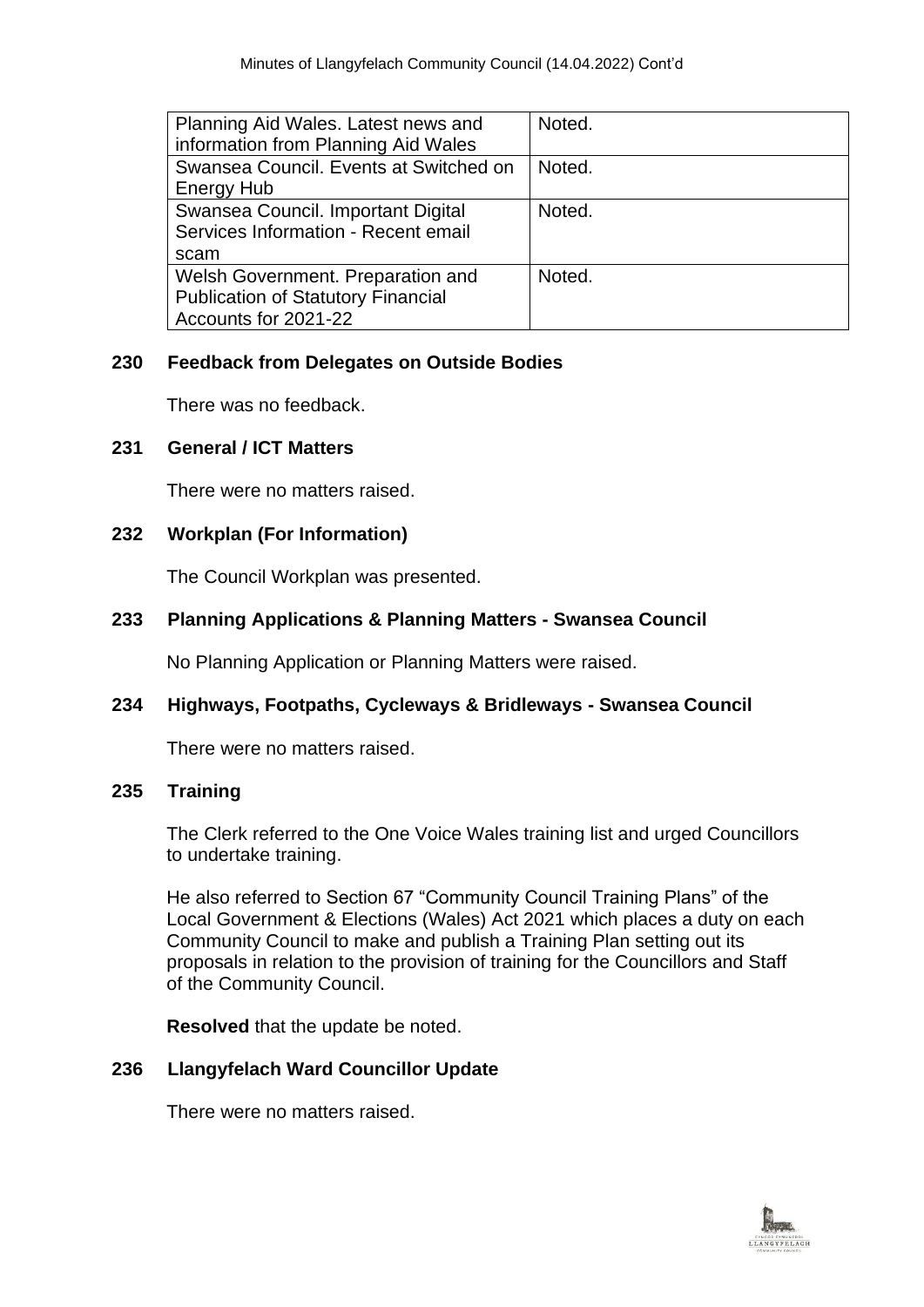# **237 Playground at Fairview Road – Provision of Benches & a Bin**

The Clerk stated that quotes had been sought and received for the installation of two concrete plinths at the playground to accommodate the two benches. Only one quote was received; however, that quote has since been withdrawn as the Builder has taken up a full-time contract out of the area. The Clerk will commence a further quotation process and asked for any relevant contact details for Builders to be passed to him.

The benches had been ordered from a local composite bench supplier at a cost of £1,242. The location of the benches had been agreed between Councillors Phil Crayford and Mark Tribe and Swansea Council.

Councillor Peter Gibson raised a concern in relation to the Fairview Road playground due the big gaps in the fenced area surrounding the playground. This could lead to children wandering out of the playground without the parent being aware.

#### **Recommended** that:

- 1) The Clerk re-commence the quotation process for the concrete plinths.
- 2) The Clerk ask Swansea Council to address the problem of the gaps in the fence at the Fairview Road playground to ensure child safety.
- 3) The update be noted.

## **238 Floral Planters @ Llangyfelach**

The Clerk stated that following the Council resolution of 10 March 2022, Councillors Peter Gibson & Sharon Phillips met with Swansea Council regarding the siting of the Floral Displays in Llangyfelach. The aim being to provide floral displays within the community. The Clerk stated that the order had been submitted for:

## ➢ **20 x Lamppost Baskets**

Heol Pentre Felen. Post Numbers: 2, 4, 12, 15, 17, 19, 21, 23, 28 & 30. Swansea Road. Post Numbers: 131, 132, 133, 135, 136, 138, 141, 144, 145 & 146.

- ➢ **1 x 4 Tier Unit**
- ➢ **2 x Barrier Troughs**

## **Recommended** that:

- **1)** The update be noted.
- **2)** The Clerk be authorised to pay Swansea Council when the invoice is received.

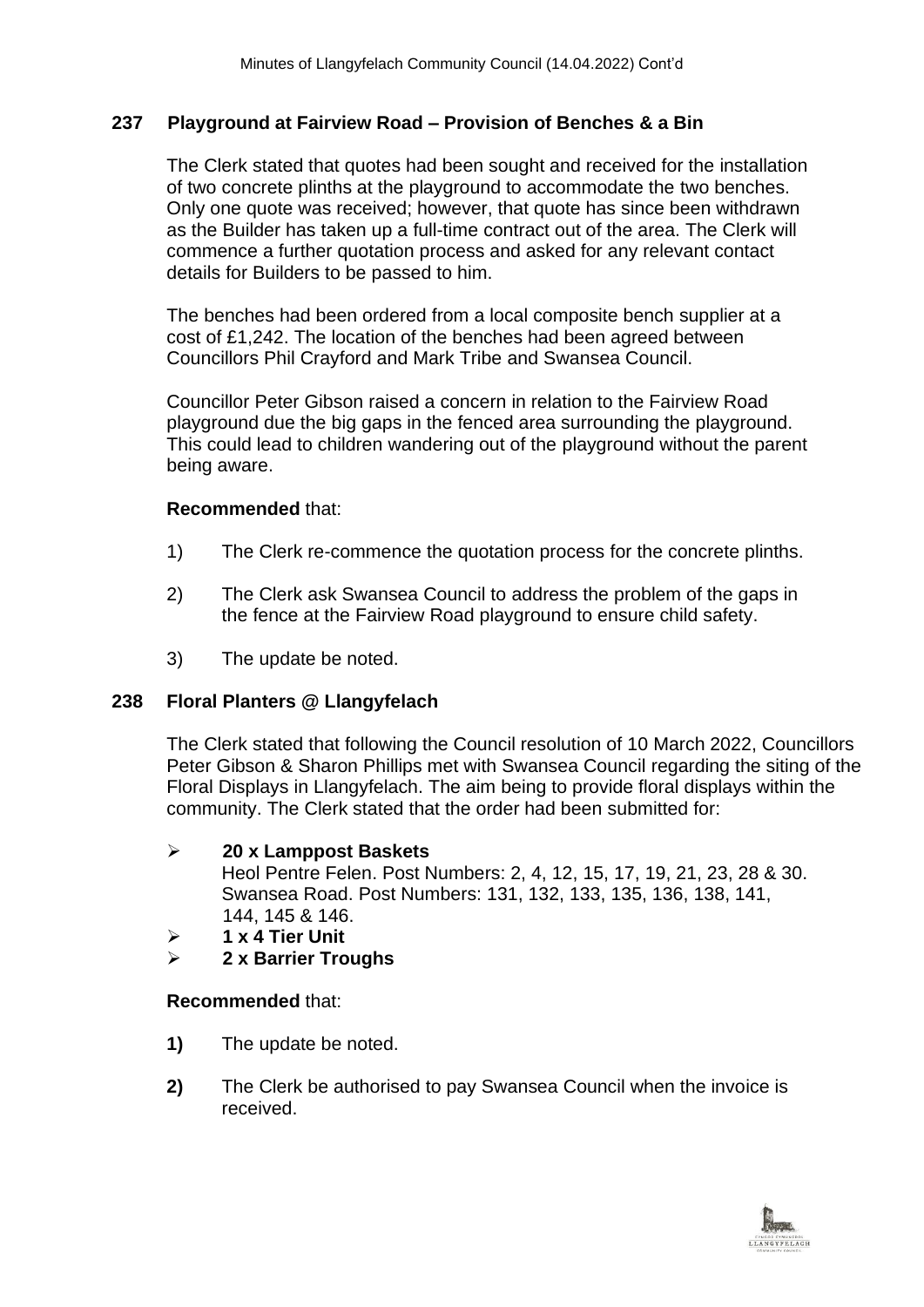#### **239 Community Councillor – email Addresses**

The Clerk stated that the email addresses used by the Community Councillors differ in format slightly. Some use initials, some full names and some use the full name of the Community Council.

He proposed that the format be standardised for all Councillors following the Local Government Elections on 5 May 2022. The proposed format being **[firstname.surname@llangyfelachcc.org.uk](mailto:firstname.surname@llangyfelachcc.org.uk)**

**Resolved** that the proposed format be adopted.

#### **240 Swansea Gymnastics Squad – Elite Training Camp, Portugal - June 2022 - Request for a Grant**

The Clerk stated that a Swansea Gymnastics Squad has asked for a donation of £500 towards their Elite Training Camp, Portugal in June 2022. Fifteen (15) girls will be travelling with the majority living in the Llangyfelach area.

**Resolved** that a donation of £250 be given.

## **241 Internal Auditors Report for the Year Ended 31 March 2022**

The Internal Auditor submitted his Internal Auditors Report for Year Ended 31 March 2022. The Internal Audit Report made one recommendation as outlined:

*"The Council continues to develop spending plans annually in line with the precept to ensure reserves do not become disproportionate to need."*

#### **Resolved** that:

- 1) The Internal Auditor be thanked for his Internal Audit Report.
- 2) The Clerk be authorised to pay the £300 invoice to the Internal Auditor for his work.
- 3) The Internal Auditors Report be accepted.

## **242 Annual Governance Statement 2021-2022 – Year Ended 31 March 2022**

The Clerk submitted the Annual Governance Statement 2021-2022 – Year Ended 31 March 2022. He outlined the content of the response together with the evidence to be submitted to the External Auditor.

**Resolved** that the Annual Governance Statement 2021-2022 – Year Ended 31 March 2022 be approved, signed, and submitted to the External Auditor together with any evidence required to support the submission.